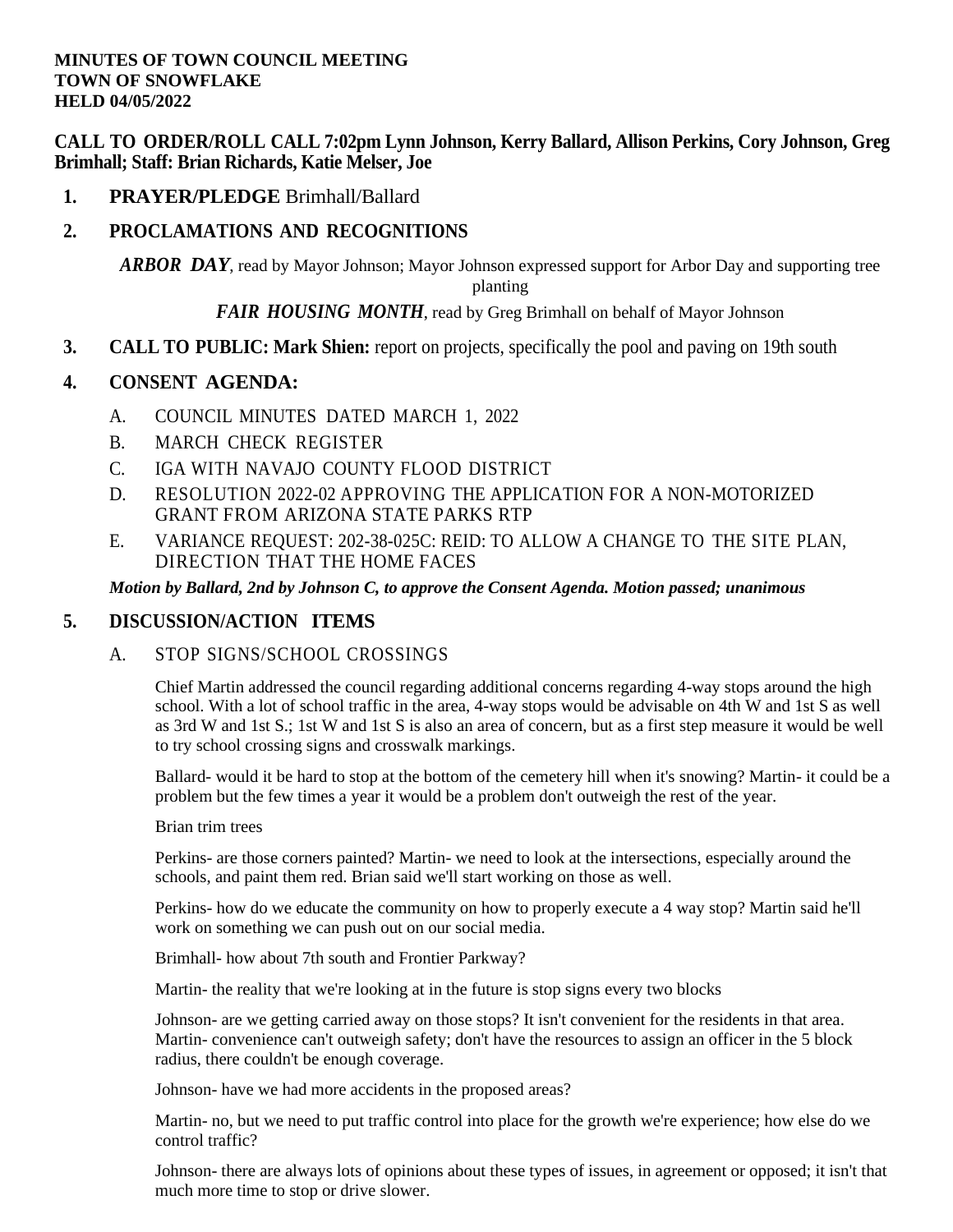Martin- we have to look at what we can control

Sam Flake- so many people fly down 4th W and will be affected by the 4-way stops, but he would rather have people going slower and stopping to make the neighborhood safer.

#### *Motion by Perkins, 2nd by Johnson L, to approve the proposed stop signs as presented. Motion passed; unanimous*

B. [SPECIAL USE PERMIT: 202-53-109: PAPA: TO ALLOW THE CONSTRUCTION OF A](file:///C:/Windows/TEMP/CoverSheet.aspx)  GARAGE WITH AN [APARTMENT ON THE SECOND FLOOR](file:///C:/Windows/TEMP/CoverSheet.aspx)

Joe Jarvis presented the issue to the council, the P&Z recommended to approve this SUP unanimously.

Mike Papa- he needs a shop, he wants to match the home, so putting living quarters above makes sense for the roofline.

Ballard- started yet? no, waiting for a permit

### *Motion by Johnson C, 2nd by Ballard, to approve the Special Use Permit to allow construction of garage with apartment. Motion passed; unanimous*

## C. SALE OF REAL [PROPERTY](file:///C:/Windows/TEMP/CoverSheet.aspx) AT 145 S MAIN ST

Brian presented the item to the council; usually when you sell public property you have to notice the public and go to auction. For the past 6 years we haven't been getting any rent on the building. Brian approached the county manager about purchasing the building with the agreement that they would keep the justice court open in Snowflake. Selling it to Navajo County for \$450,000 and it has already been approved by the board of supervisor.

### *Motion by Johnson L, 2nd by Brimhall, to approve the sale of real property at 145 S. Main Street to Navajo County. Motion passed; unanimous*

D. SNOWFLAKE [TRAIL SYSTEM IMPROVEMENTS](file:///C:/Windows/TEMP/CoverSheet.aspx) GRANT AGREEMENT WITH NAVAJO **[COUNTY](file:///C:/Windows/TEMP/CoverSheet.aspx)** 

We applied for several different projects for county ARPA money and were awarded \$200,000 that we will be using to improve our trail system. This would be specifically for the loop trail between Snowflake and Taylor.

#### *Motion by Ballard, 2nd by Perkins, to approve the Snowflake Trail System Improvements grant agreement with Navajo County. Motion passed; unanimous*

## E. PURCHASE OF BICYCLE [PLAYGROUND](file:///C:/Windows/TEMP/CoverSheet.aspx)

This is the bike park that we are working on constructing. There are some features that we want to purchase; the company will come and install them for the proposed price.

### *Motion by Johnson L, 2nd by Perkins, to approve the purchase of bicycle playground and jump line as presented. Motion passed; unanimous*

F. ACCEPTANCE OF RESIGNATIONS OF [COUNCILMEMBERS](file:///C:/Windows/TEMP/CoverSheet.aspx) FROM SNOWFLAKE [TOWN COUNCIL](file:///C:/Windows/TEMP/CoverSheet.aspx)

Lewis- Thanks for the experience, it's painful seeing his empty seat. He hasn't missed a meeting in 8 years, he's learned a lot.

Johnson L- it is an education, that's the best way to describe it; express appreciation to Bob and Byron and luck in their race for the mayor seat.

### *Motion by Ballard, 2nd by Brimhall, to accept resignations of Byron Lewis and Bob Flake, with thanks. Motion passed; unanimous*

If you're interested in being appointed to the council, you can submit a letter of interest and it will be discussed at the next council meeting.

## **6. COUNCIL MEMBER REPORTS**

Ballard- Senior Center is fully staffed, things are back up and running

Brimhall- golf course drained the ponds and dug them out and filled them back up, looks nice

Johnson L- happy with all the projects that are going on in Snowflake; kudos to Town of Taylor for the new trail they created by the airport; appreciate the progressive nature that the towns are embracing; the county's study showed that people want to come to this area for outdoor activities and we are moving in the right direction according to the study by working on all the trails and parks; can't wait for the